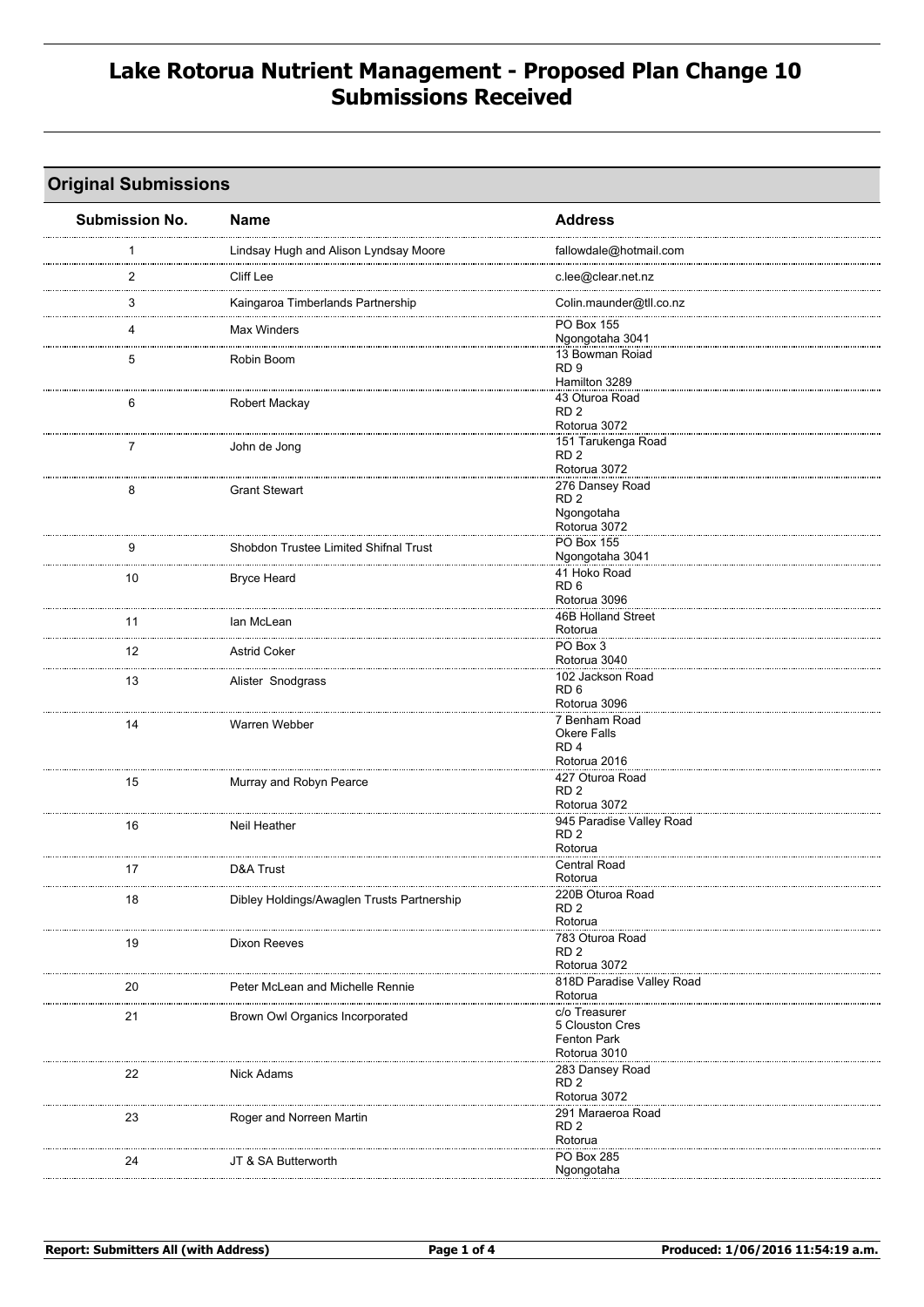# **Plan Change 10 Lake Rotorua Nutrient Management Submissions Received**

| 25 | Paul Lyons                                                        | 56 Sharp Road<br>RD <sub>6</sub><br>Rotorua 3096                                                                          |
|----|-------------------------------------------------------------------|---------------------------------------------------------------------------------------------------------------------------|
| 26 | Rotorua Lakes Council                                             | <b>Hinemaru Street</b><br>Private Bag 3029<br>Rotorua                                                                     |
| 27 | Gro2 Ltd                                                          | PO Box 228<br>Ngongotaha 3041                                                                                             |
| 28 | Kevin Davenport                                                   | 112A Te Manu Road<br>RD <sub>2</sub><br>Rotorua 3071                                                                      |
| 29 | WB Shaw and SM Beadel                                             | 67a Te Puea Road<br>Rotorua                                                                                               |
| 30 | Fish & Game New Zealand (Eastern Region Fish and<br>Game Council) | Private Bag 3010<br>Rotorua 3046                                                                                          |
| 31 | Patricia Hosking                                                  | 19 Rahui Road<br>Ngongotaha<br>Rotorua 3072                                                                               |
| 32 | Kaitao Rotohokahoka 2D Trust                                      | 379 Sunset Road<br>Rotorua                                                                                                |
| 33 | Utuhina Valley Farm                                               | 134 Great West Road<br>Rotorua                                                                                            |
| 34 | Chris Sutton                                                      | 258 Yankee Road<br>RD <sub>3</sub><br>Rotorua 3073                                                                        |
| 35 | Rotorua Chamber of Commerce                                       | 1081 Hinemoa Street<br>Rotorua                                                                                            |
| 36 | Tracey Friend and Myles McNaught                                  | 189 Dansey Road<br>RD <sub>2</sub><br>Rotorua                                                                             |
| 37 | Ngati Whakaue Tribal Lands Incorporation                          |                                                                                                                           |
| 38 | Donald Rosslove                                                   | 691 Dansey Road<br>RD <sub>2</sub><br>Rotorua 3072                                                                        |
| 39 | Eileen Campbell                                                   | 278 Tauranga Direct Road<br>RD <sub>6</sub><br>Kaharoa<br>Rotorua 3096                                                    |
| 40 | Maraeroa Oturoa 2B Trust                                          | PO Box 12002<br>Rotoroa 3045                                                                                              |
| 41 | Craig Hurst                                                       | 948 State Highway 5<br>RD <sub>2</sub><br>Rotorua                                                                         |
| 42 | Damon Campbell                                                    | 278 Tauranga Direct Road<br>RD <sub>6</sub><br>Kaharoa<br>Rotorua 3096                                                    |
| 43 | Ravensdown Limited                                                | c/o CHC Ltd<br>PO Box 51-282<br>Tawa<br>Wellington 5249                                                                   |
| 44 | Andrea Hammond                                                    | 327 Central Road<br>RD <sub>6</sub><br>Rotorua                                                                            |
| 45 | Wendy and John Roe                                                | 887 Dansey Road<br>RD <sub>2</sub><br>Rotorua 3072                                                                        |
| 46 | Evan Parnwell                                                     | 844 Te Waerenga Road<br>RD <sub>6</sub><br>Rotorua                                                                        |
| 47 | Z Energy Limited                                                  | c/o Burton Planning Consultants Limited<br>Level 1<br>2-8 Northcroft Street<br>PO Box 38-817<br>Takapuna<br>Auckland 0740 |
| 48 | Parekarangi Trust                                                 | 23 Mokoia Road<br>RD <sub>7</sub><br>Rotorua                                                                              |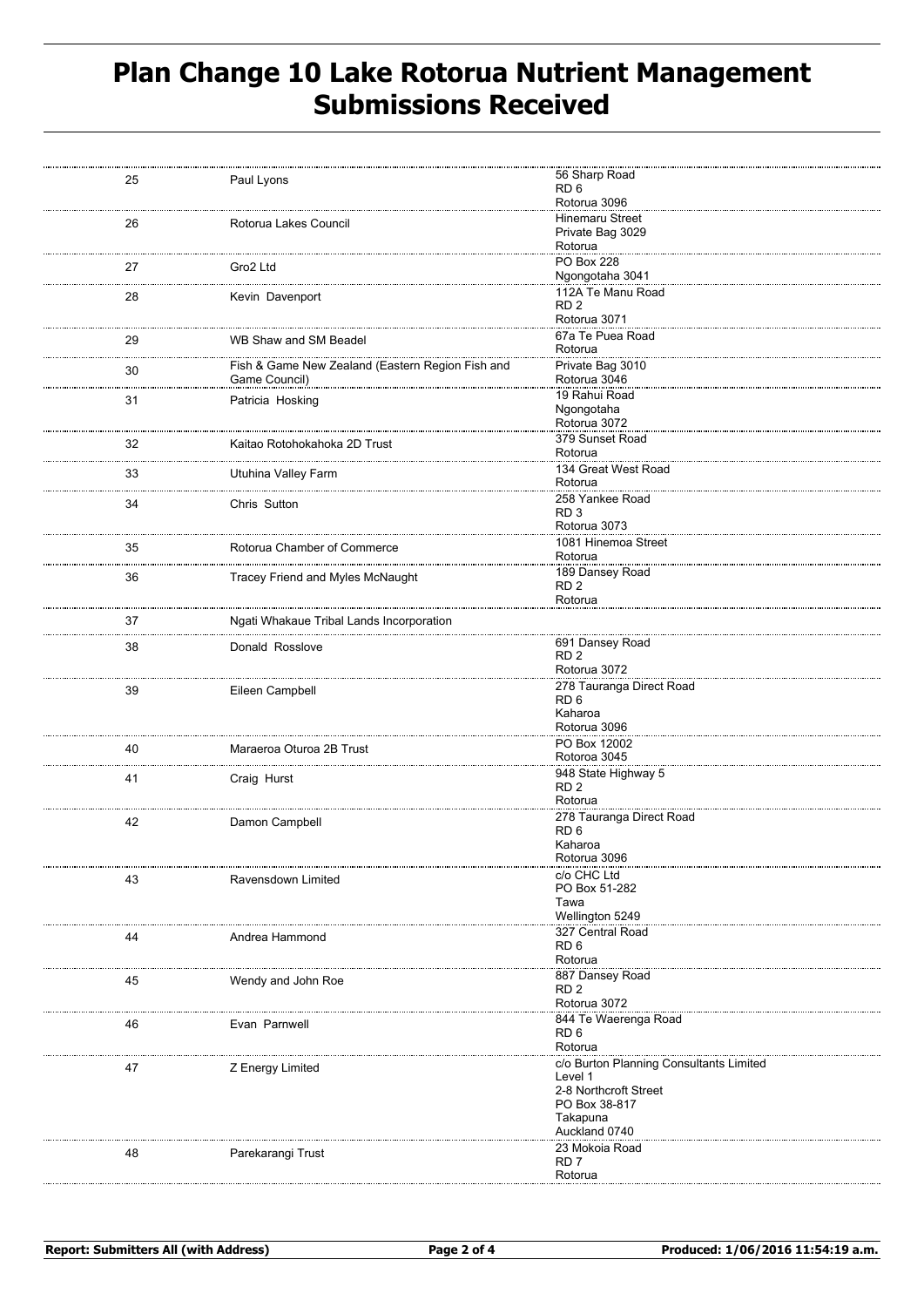# **Plan Change 10 Lake Rotorua Nutrient Management Submissions Received**

| 49 | CNI Iwi Land Management Ltd                     | PO Box 1592<br>Rotorua 3040             |
|----|-------------------------------------------------|-----------------------------------------|
| 50 | <b>Oturoa Properties Ltd</b>                    | 726 Oturoa Road<br>Rotorua 3072         |
| 51 | Max Martin                                      | c/o Harcourts                           |
|    |                                                 | 1 Third Avenue<br>Tauranga              |
| 52 | Jim and Barbara Hitchcock                       |                                         |
|    |                                                 | 289A Kapukapu Road                      |
| 53 | Lachlan McKenzie                                | RD 6                                    |
|    |                                                 | Rotorua<br>Te Puna Kokiri House         |
| 54 | The Maori Trustee                               | 1218-1224 Haupapa Street                |
|    |                                                 | Private Bag 3005<br>Rotorua Mail Centre |
|    |                                                 | Rotorua 3046                            |
| 55 | NZ Deer Farmer's Association                    | The Secretary<br>Rotorua Branch NZDFA   |
|    |                                                 | 220 Roydon Downs                        |
|    |                                                 | RD <sub>9</sub>                         |
|    |                                                 | Te Puke 3189<br>PO Box 364              |
| 56 | Bay of Plenty Regional Council                  | Whakatane 3158                          |
| 57 | Jeanette Watkins                                | 5A Preston Road                         |
|    |                                                 | Ngongotaha                              |
| 58 | Max Douglas                                     | 910 Te Waerenga Road<br>Kaharoa         |
|    |                                                 | RD <sub>6</sub>                         |
|    |                                                 | Rotorua 3096                            |
| 59 | Northdale Holdings Ltd                          | 437 Paradise Valley Road<br>Rotorua     |
| 60 | Lyn Brown                                       | 1118 Paradise Valley Road               |
|    |                                                 | RD <sub>2</sub><br>Rotorua              |
|    |                                                 | Ground Floor                            |
| 61 | beef + lamb new zealand                         | <b>Public Trust Building</b>            |
|    |                                                 | 442 Moray Place<br>Dunedin Central      |
|    |                                                 | Dunedin 9016                            |
| 62 | Sharon Morrell                                  | 9 Ngahu Street                          |
|    |                                                 | Koutu<br>Rotorua 3015                   |
| 63 | <b>Bruce Thomasen</b>                           | PO Box 2353                             |
|    |                                                 | Rotorua 3040                            |
| 64 | DairyNZ and Fonterra Co-operative Group Limited | DairyNZ<br>Private Bag 3221             |
|    |                                                 | Hamilton 3240                           |
| 65 | Peter Reed                                      | 308 Maeraeroa Road                      |
|    |                                                 | RD <sub>2</sub><br>Rotorua 3072         |
| 66 | Lake Rotorua Primary Producers Collective       | 136 Stewart Road                        |
|    |                                                 | RD <sub>6</sub><br>Rotorua 3096         |
|    |                                                 | 220A Oturoa Road                        |
| 67 | Karl Weaver<br>.                                | Rotorua                                 |
| 68 | Sharlene Willemsen                              | 57 Cookson Road<br>RD <sub>4</sub>      |
|    |                                                 | Rotorua                                 |
| 69 | Adrian Willemsen                                | 57 Cookson Road                         |
|    |                                                 | RD <sub>4</sub><br>Rotorua              |
| 70 | The Fertiliser Association of New Zealand       | c/o Boffa Miskell Ltd                   |
|    |                                                 | PO Box 13373                            |
|    |                                                 | Tauranga 3141<br>Scion                  |
| 71 | <b>Warren Parker</b>                            | Private Bag 3020                        |
|    |                                                 | Rotorua                                 |
| 72 | Rotorua District Residents and Ratepayers       | 484 Pukehangi Road<br>Rotorua 3015      |
|    |                                                 |                                         |